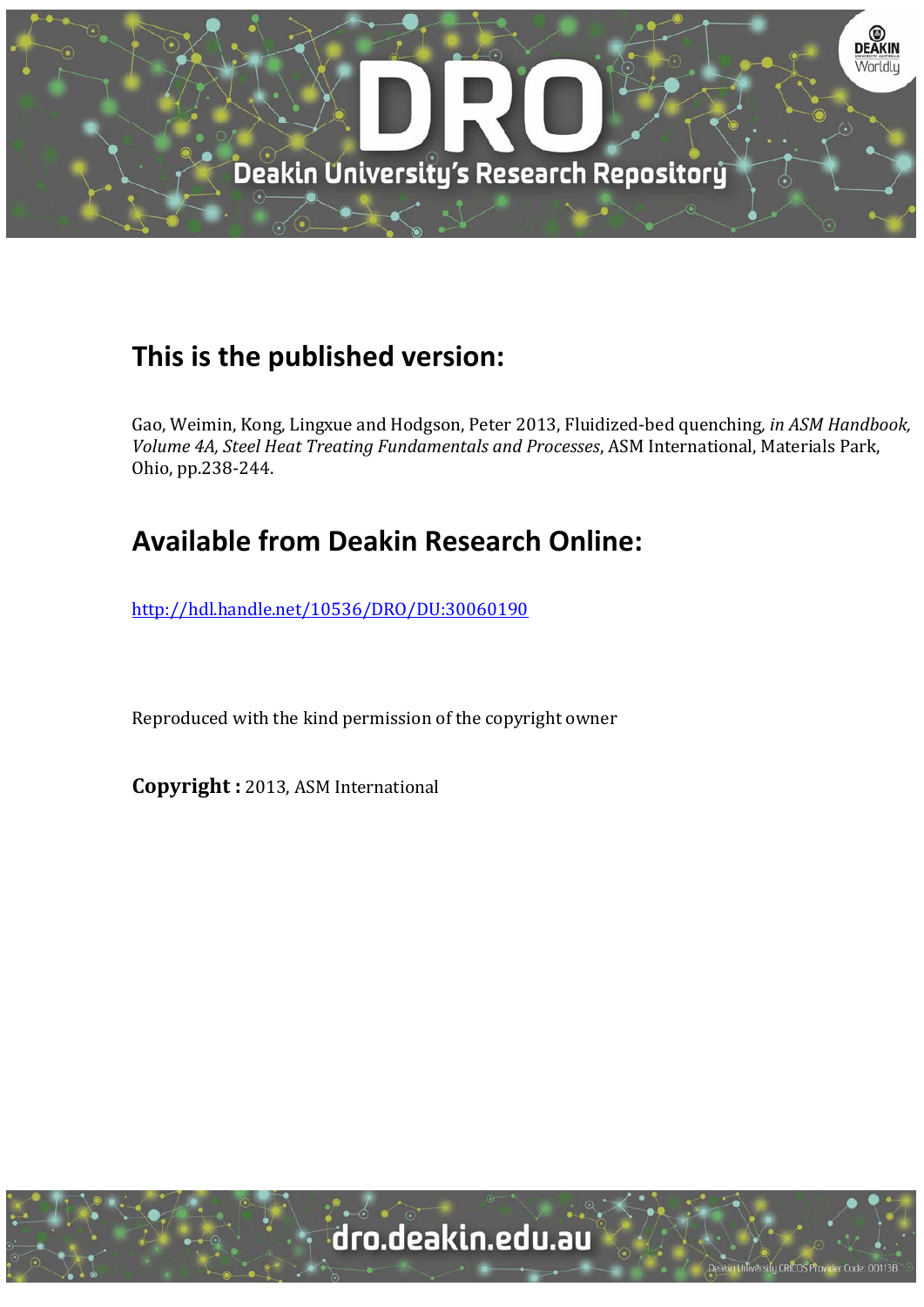# Fluidized-Bed Quenching

Weimin Gao, Lingxue Kong, and Peter Hodgson, Institute for Frontier Materials, Deakin University

FLUIDIZATION occurs when fine-grained materials such as quartz sand are filled into a tank with a gas-penetrable bottom, and a gas, such as air, is blown up through the bottom at such a rate that the buoyed weight of the particles is completely supported by the drag force imposed by the gas. The particles are then able to move relative to one another. During fluidization, the bed of particles gains the appearance and many properties of a true liquid. The fluidized bed provides a means for exchanging heat between a metal part, the solid particles, and the fluidizing gas and is viable for quenching.

The potential of using the properties of the fluidized particle bed for quenching metals was first outlined in the 1950s. Since then, the use of fluidized beds has been investigated for a wide range of quenching applications, from cast iron and tool steels to aluminum alloys, and their use in industrial production is still growing (Ref 1–3).

# Design of Quenching Fluidized Beds

The basic design of a quenching fluidized bed is shown schematically in Fig. 1

The bed consists of a container or retort with lateral walls and a gas-penetrable bottom (the so-called gas distributor), in which fine-grinded materials, typically aluminum oxide particles, are fluidized by a passing gas introduced into the bed through the distributor. Parts to be heat treated are immersed in the fluidized bed, individually or loaded all together in a basket. Cooling of the bed to extract the heat removed from the load being quenched to maintain bed temperature is performed by external water jackets or internal tubing. This section briefly considers some of the important aspects of equipment design.

Gas Distributor. The gas distributor (also called a grid) induces a uniform and stable fluidization across the entire bed cross section. To ensure an even distribution of fluidizing gas, it is necessary to use distributors with dense gasentry points, for instance, a sufficient number of holes in a perforated metal plate distributor, to have an adequate pressure drop through it. Otherwise, the bed will tend to fluctuate in

density with channelling and slugging. This is more important for shallow beds, such as wire patenting beds, because once channels have formed, these may persist, so that gas mainly passes up through the void regions of the bed, while nonfluidization prevails in other regions. On the other hand, because an excessive pressure drop can contribute appreciably to the power cost, it is much more practical to keep this to a minimum, consistent with approaching an even gas distribution.

The other most important design variables for a gas distributor include that it should support the weight of the bed when the gas is shut off, not become blocked by particles and atmospheric dust, not cause weepage of solids into the plenum beneath the distributor, and not cause the injected gas to directly impinge on the fixed surfaces, such as container walls or cooling tubes. More design tips and details are provided in major texts and information sources on fluidization (Ref 4).

It is practical to adopt a layer of coarse refractory particles to act as the distributor. The layer is located under the fine particle layer, and the size of its constituted particles is sufficiently large so as to remain unfluidized when the bed is operating.

Plenum. The plenum, or windbox, is the chamber immediately below the distributor. A good design of the plenum and of the connecting gas supply ducting should provide an even distribution of gas without relying solely on the pressure drop through the gas distributor. However, for the case where the ratio of the pressure drop through the distributor to the bed pressure drop is high enough, the plenum design will probably not be that important.

Container. The container is designed to fill a certain height of granules to form the fluidized bed. Refractory containers are generally used for the fluidized beds without an external cooling jacket, while retorts fabricated from a highmelting-point metal alloy are preferable for the fluidized beds with a surrounded cooling jacket to remove heat from the fluidized beds.

As with convection quenching tanks such as oil and water, the fluidized bed must be designed for a maximum temperature rise of no more than 20 to 40  $^{\circ}$ C (40 to 70  $^{\circ}$ F) during the quenching cycle. The basic calculations used to size the container are identical in principle to that of sizing other quench systems, and thus, the heat load is calculated and related to the physical characteristics of the bed. For a continuous process, a bed with as shallow a depth as possible is preferable, because this gives the lowest pressure drop and power consumption. Beds too-deep will lead to an increase in the pressure drop through both the particle bed and gas distributor plate.

Bed Cooling and Temperature Control. The quantity of heat that transfers to the bed from the hot parts must be carried off. For a continuous quenching fluidized bed, the rate of heat removal must be the same as the heatrelease rate to maintain a constant quenching temperature. This can occur via the fluidizing gas that is blown in at a low temperature, takes the heat from the particles, and then leaves the bed at a higher temperature. By regulating the entrance temperature and the flow rate of the fluidizing gas, the temperature of the fluidized bed may be kept at a constant value. However, the primary cooling by the fluidizing gas is limited, because the velocity of the fluidizing gas through the bed cannot be forced up to more than the terminal velocity of the particles and is, generally, determined by approaching the cooling rate required by the heat treatment process for the parts. Such a fluidized bed is also limited in its production capacity per



Fig. 1 Schematic representation of quenching fluidized bed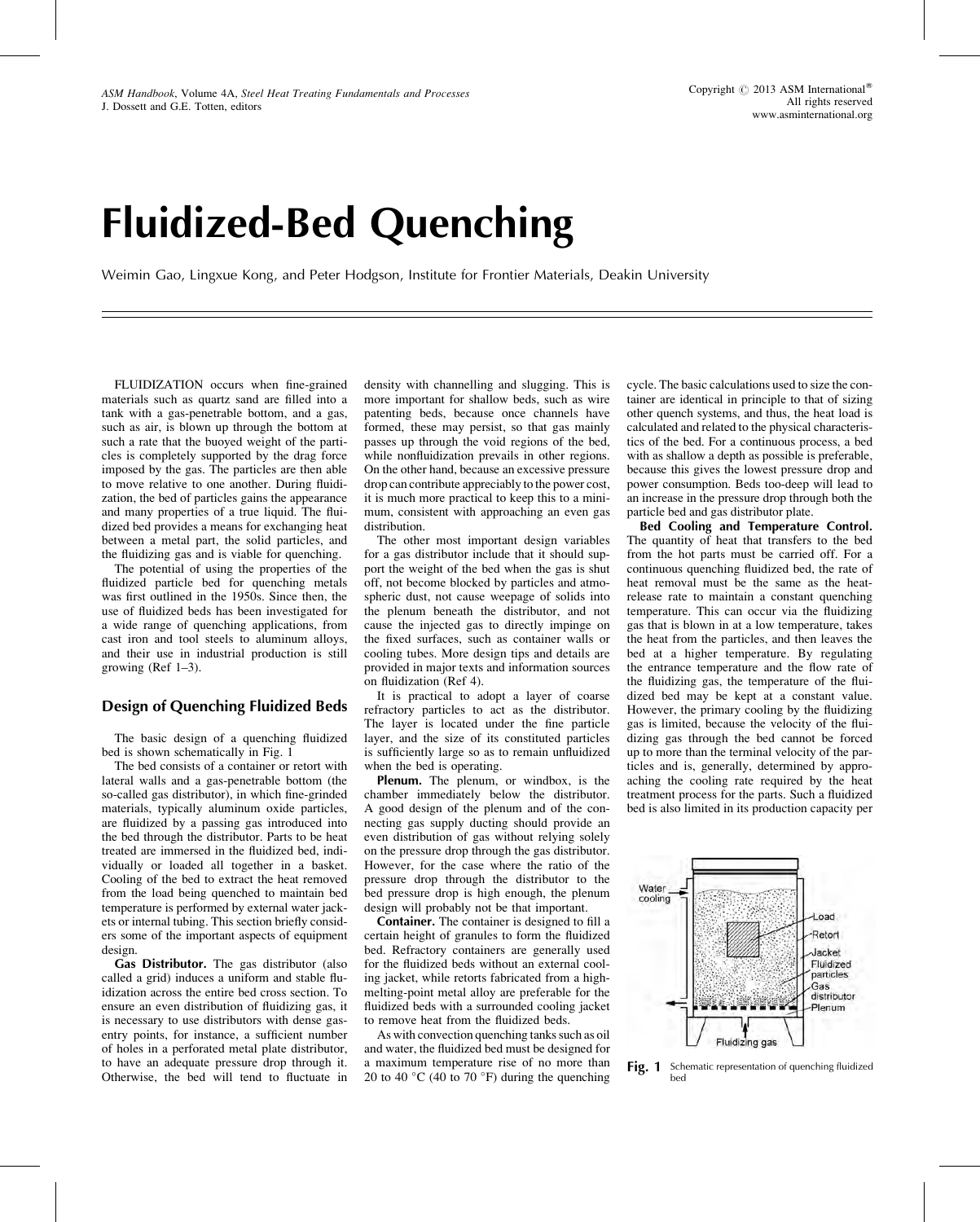square meter of bed surface, so that a large fluidized bed must be designed to maintain the quenching temperature.

When the heat released from the hot treated parts largely exceeds the heat-removal capability of the quenching fluidized bed through only the fluidizing gas, it is necessary to use additional cooling systems and bed-temperature control means. These include a cooling container (Fig. 1), cooling pipes immersed in the bed, regular water spray, and air cooling of the bed surface (Fig. 2).

Cooling Retort. The retort is similar to that used in the external resistance-heated fluidized bed in terms of heat transfer. It is surrounded by a cooling jacket of a fluid, typically water, instead of a series of electrical elements. The amount of heat that can be removed by the cooling jacket is limited by the ratio of the area of retort surface to the bed volume. For wide, shallow beds, the cooling retort will probably be inefficient. The water jacket is preferably designed to have a higher heat-transfer rate from the retort to the cooling fluid than that from the fluidized bed to the retort. Various types of jackets can be used, such as conventional jackets with or without spiral baffles, dimple jackets, partial-pipe jackets (often called limpet jackets), and so on.

Immersed Cooling Pipes. The bed heat can be removed by cooling tubes immersed in the fluidized bed. This method provides a wide range of cooling rates, depending on the total length of the tubes, the configuration of the tubes in the bed, the cooling-fluid property, and the cooling-fluid flow rate. This cooling system with a controllable cooling-fluid flow rate provides a means to adjust and to maintain a constant temperature inside the quench bed for constant operation.

The cooling pipes can be in various shapes and configurations in fluidized beds. The heattransfer surfaces or other fixed surfaces immersed into the beds should be either vertical or horizontal, not inclined, because oblique surfaces may cause the gas and particles to flow toward the higher end of the tubes.

When the cooling pipes are arranged along the inside wall of the container, the pipe surfaces should be separated sufficiently to avoid channelling upward in the gap, causing defluidization of the region and local gas bypass. For the cooling pipes horizontally crossing the fluidized bed, the density of the pipes per square meter bed surface should be controlled so as not to cause the bed to collapse and not to disturb the fluidization.

The heat-removal rate of the immersed cooling tube system is determined by the heat-transfer characteristics of the fluidized bed and forced convection flow through the tubes. When a fluidized bed at a temperature of  $T_{\text{bed}}$  is cooled by immersed thin tubes with a diameter of D, and the coolant inside the tubes has a temperature of  $T_{\rm cf}$ , the rate of the heat that can be removed by per meter length of tubes can be approximated by:



Fig. 2 Schematic representation of continuous-cooling fluidized bed with immersed cooling tubes and surface air spray cooling

$$
q = \pi D \frac{h_{\text{bed}} h_{\text{cf}}}{h_{\text{bed}} + h_{\text{cf}}} (T_{\text{bed}} - T_{\text{cf}})
$$
 (Eq 1)

The convective heat-transfer coefficient between the cooling tubes and the fluidized bed,  $h_{\text{bed}}$ , is usually of the order of 300 to 500 W/m<sup>2</sup> · K (50 to 90 Btu/h · ft<sup>2</sup> · °F), while on the coolant side the heat-transfer coefficient for laminar flow in the cooling tubes of a length  $L$ ,  $h_{\rm cf}$ , can be determined by:

$$
Nu_{\rm D} = 3.66 + \frac{0.065Re_{\rm D}Pr_{L}^{D}}{1 + 0.04(Re_{\rm D}Pr_{L}^{D})^{2/3}}
$$
(Eq 2)

or by:

$$
Nu_{\rm D} = 0.023 Re_{\rm D}^{0.8} Pr^{0.4}
$$
 (Eq 3)

for turbulent flow, where the Nusselt number  $Nu_D = Dh_{\text{cf}}/k$ ; the Reynolds number  $Re_D$  =  $pD/\mu$ ; the Prandtl number  $Pr = C<sub>p</sub>\mu/k$ ; and  $\rho$ ,  $C_p$ , k,  $\mu$ , and  $\nu$  are the density, specific heat, thermal conductivity, dynamic viscosity, and velocity of the cooling fluid, respectively. The transition from laminar to turbulent flow of the cooling fluid occurs at a Reynolds number of approximately 2300.

Water is typically used as the coolant. However, particle agglomeration may occur on the pipes, because the residual moistness in the fluidizing gas condenses against the cold cooling pipes. This leads to a particle-cake formation around the pipes, which reduces the heat transfer to the tubes and also causes the fluidized bed to rapidly block up or collapse. Therefore, it is preferable to regulate the water flow rate to control the cooling rate in order to keep the cooling-zone bed temperature above the saturation temperature of the fluidizing gas. An alternative is to use ambient air as the cooling fluid, although air has a smaller cooling capacity than water, or use a dry fluidizing gas to avoid the condensation.

Bed Surface Spray Cooling. Spray cooling occurs when ambient air is blown into the surface-particle layer above a fluidized bed. The air contacts with the particles erupted from the bed and the particles that constitute the upper surface of the bed, removing part of the energy of the particles due to the particle-gas convective heat-transfer effects. The cooled particles return into the bed, and hot particles are drawn up to the bed surface by the fluidizing gas and cooled there, so that a continuous heat removal is implemented by the bed-surface air spray. This cooling system generally consists of a ventilator, a regulator, and ducts to transport air to the air ejectors.

The advantages of this method are no disturbance in the bed, simple equipment, and very low cost for coolant. The main disadvantage is its small heat-removal capacity for deep beds, due to the low portion of surface particles being cooled relative to all bed particles when air is used above the bed. When the air is mixed up with atomized water, the cooling capacity is enhanced, due to the latent heat of evaporation in addition to substantial single-phase convection. However, care should be taken to avoid particle agglomeration in the upper surface of the bed.

## Quenching Power

#### Heat-Transfer Characteristics

Cooling Rates. The cooling rate in a fluidized bed is higher compared to air cooling and approximately 10% lower than molten salt quenching. However, the fluidized bed can operate at lower temperatures without solidifying.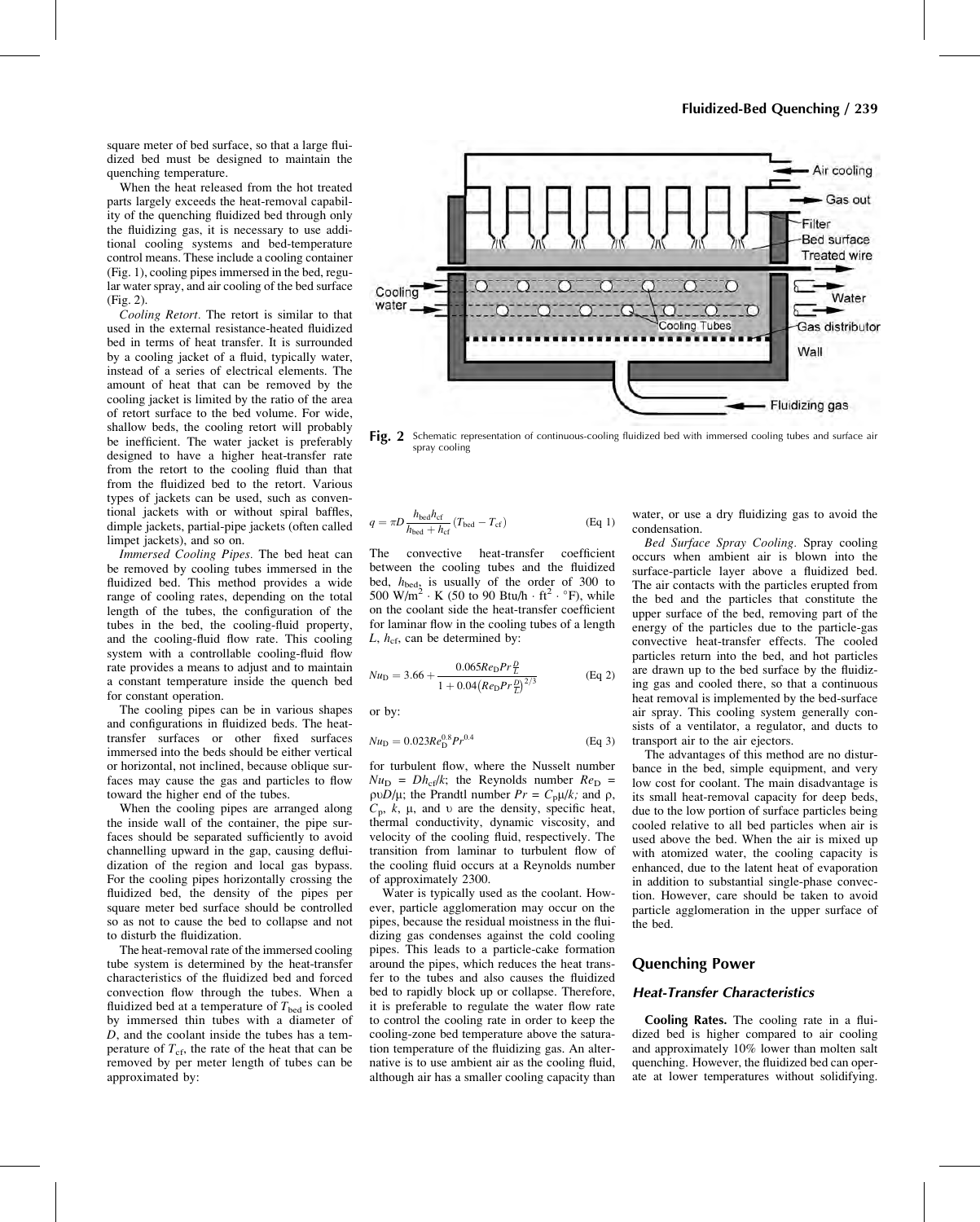A comparison of the cooling curves of a fluidized bed to other common types of quenchants is given in Fig. 3. It is obvious that the fluidized-bed quench is slower than water and oil. The cooling



Fig. 3 Comparison of cooling curves for 16 mm (0.6 in.) diameter steel bars cooled in various quenching media from approximately 780 °C (1440 °F) to room temperature. Source Ref 3

rate in  $(^{\circ}C/s)$  obtained in the fluidized bed is approximately 65% of that of the oil bath in this case. However, in high-temperature quenching, fluidized beds may provide a higher cooling rate than oil or water because there is no boiling in the fluidized beds.

Heat-Transfer Coefficients. The heat-transfer coefficient is a useful and comparable quantitative measure for assessing the quenching power of a medium. With the help of computational modeling, cooling rate and temperature change at any position in a specific part, such as at the surface and in the center, in a quenching medium can be reasonably predicted by the heat-transfer coefficient to obtain a general opinion on the possible application of the quenchant medium for the part, without the need of practical data or performing physical measurement for the quenching of the part to be treated.

The value of the heat-transfer coefficient of a fluidized bed depends on many technological factors and can vary between wide limits.



Fig. 4 Guide to the range of heat-transfer coefficients for various quench media against fluidized-bed quenching. Source: Ref 2



| Density           |                                 | Diameter, $\mu$ m (mils) |           |          |           |
|-------------------|---------------------------------|--------------------------|-----------|----------|-----------|
| kg/m <sup>3</sup> | 1 <sup>h</sup> /ft <sup>3</sup> | 50(2.0)                  | 100(4.0)  | 200(8.0) | 400(16.0) |
| 1300              | 80                              | 700 (125)                | 570 (100) | 400 (70) | 240(40)   |
| 650               | 40                              | 540 (95)                 | 390 (70)  | 260(45)  | 160(30)   |
| 325               | 20                              | 410 (70)                 | 280 (50)  | 200(35)  | 100(20)   |
| Source: Ref 6     |                                 |                          |           |          |           |

Values of some fluidized beds are given in Fig. 4 and compared with other quench media.

## Fundamental Factors Affecting Quenching Power

The quenching power of fluidized beds mainly depends on particle size, particle material, fluidizing gas composition, fluidizing gas flow rate, bed temperature, and the arrangement of quenched parts with respect to one another and to the bed.

Fluidized Particles. Desirable properties of particles intended for quenching fluidized beds include appropriate particle size, density and shape, good attrition resistance, appropriate hardness, no surface stickiness, inert to high temperatures of 1500 °C (2730 °F) and above, good resistance to thermal shock, no chemical reactivity with the fluidizing gases, and no toxicity. They should also be readily available and inexpensive. The size, density, and shape determine the fluidization quality and cooling rate. The particle classification of Geldart depending on the particle diameter and the relative density difference between the fluid phase and the solid particles (Ref 5) can be used to choose the particles in regard to the fluidization quality. Rounded particles provide a good fluidization and cause less surface wear than particles with sharp corners and edges.

Particle size has the greatest influence on heat transfer in fluidized beds (Table 1). Figure 5 also illustrates changes in the cooling rate with different particle sizes. The optimum particle size is in the range of 100 to 150  $\mu$ m (4 to 6 mils). Small grains show a tendency to agglomerate, an irregular fluidization, and excessive dust from the bed. The heat transfer is also considerably affected by the bed density, which, in turn, depends on the density of the particle material themselves and on the degree of their loosening. The most commonly used materials are aluminum oxide  $(Al<sub>2</sub>O<sub>3</sub>)$  and silicon carbide



Fig. 5 Effect of alumina grain size on cooling rates for 50 mm (2 in.) diameter and 100 mm (4 in.) length steel samples quenched in an ambient-temperature fluidized bed. Source: Ref 1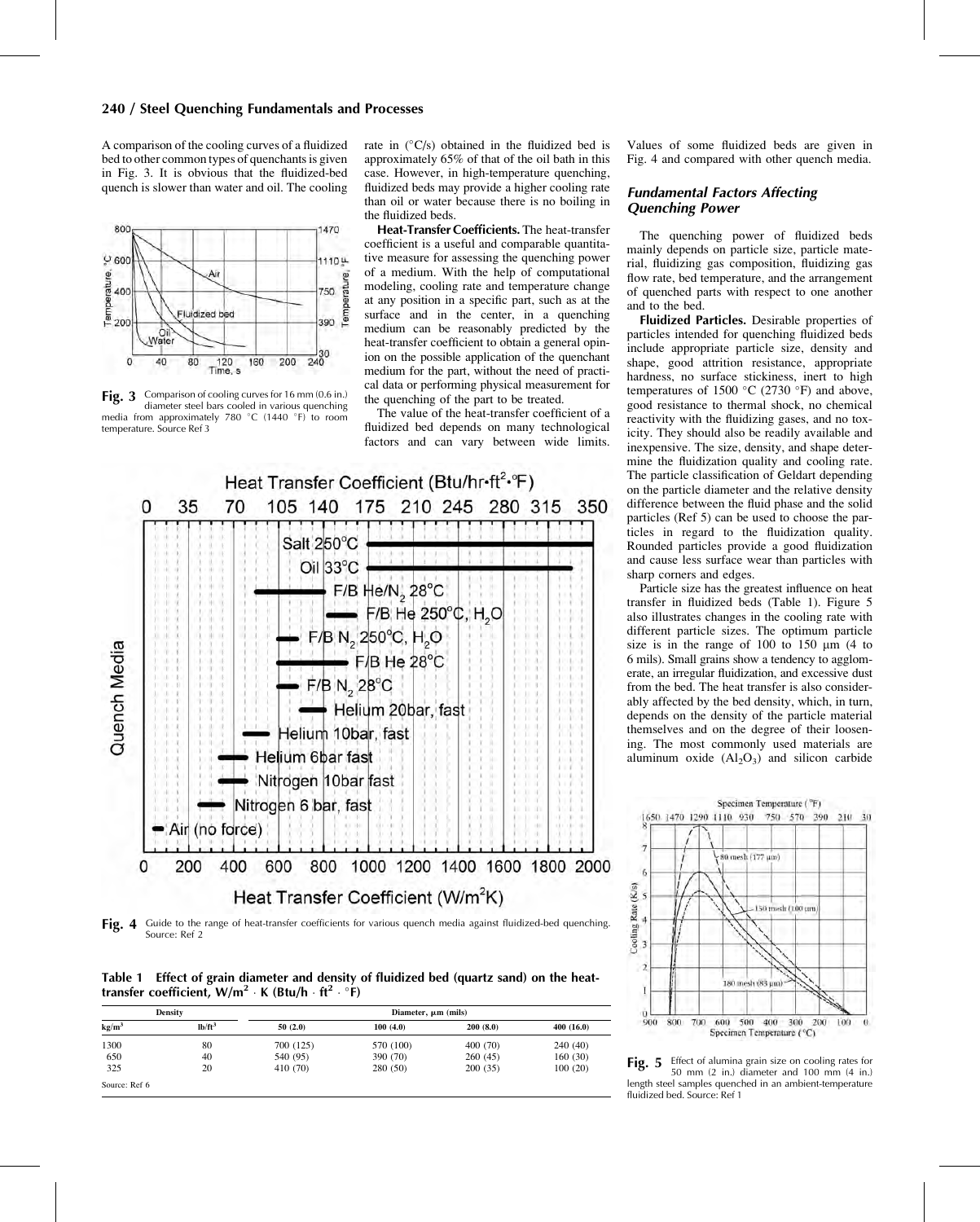(SiC) particles operated at a bed density of approximately  $1761 \text{ kg/cm}^3$  (110 lb/ft<sup>3</sup>). The thermal conductivity of the particles has little or no effect on the heat transfer.

Fluidizing Gas. The effect of the type of fluidizing gas on the quenching power is mainly attributed to its thermal conductivity. Higher conductivity provides a higher cooling rate, as shown in Fig. 6. Hydrogen and helium, which have thermal conductivities of 0.168 and 0.139 W/m  $\cdot$  K (0.0975 and 0.0805 Btu/h  $\cdot$  ft  $\cdot$  °F), respectively, at room temperature, are high- thermal-conductivity gases, while nitrogen and air, which have a thermal conductivity of approximately 0.024 W/m  $\cdot$  K (0.014 Btu/h  $\cdot$  ft  $\cdot$  °F), are low-thermal-conductivity gases by comparison. The thermal conductivity of argon is  $0.0177$  W/m  $\cdot$  K (0.010 Btu/h  $\cdot$  ft  $\cdot$  °F) and that of steam is 0.045 W/m  $\cdot$  K (0.026 Btu/h  $\cdot$  ft  $\cdot$  °F). Also, mixtures of low and high thermal- conductivity gases are used. The heat-transfer coefficients that these gases can provide are given in Fig. 4. Other considerations when choosing fluidizing gas include the cost and reaction (oxidation) with the treated parts.

Air and nitrogen are generally used as the supporting gas when lower heat-transfer coefficients are acceptable. Because of the safety issues of hydrogen, helium is the preferred fluidizing gas to obtain a high cooling rate. The



Fig. 6 Effect of gas composition on cooling rates for a 50 mm (2 in.) diameter cylinder. Source: Ref 3



Fig. 7 Effect of fluidized-bed temperature on the center cooling rate between 800 and 500 °C (1470 and 930 °F) of steel specimens  $30 \times 120$  mm (1.2  $\times$  4.7 in.) and  $75 \times 100$  mm  $(3 \times 4$  in.) in diameter. Source: Ref 1, 7, 8

high cost of helium, between 20 and 30 times the cost per cubic meter of nitrogen, is the major problem in changing over to it. The use of steam or water vaporization as an additive to the bed necessitates that the bed be operated well above the vaporizing temperature of water. A cheap and simple way to create a nonoxidizing bed atmosphere is to use cooled exhaust gas from a combustion furnace.

Fluidization Velocity. As the flow rate of the fluidizing gas from the minimum fluidization velocity increases, the heat-transfer coefficient initially increases, reaches a maximum, and then decreases. The increased velocity is required for cooling as opposed to heating. The optimum heat transfer for cooling can be achieved when the fluidizing velocity is 3 to 4.5 times the minimum fluidizing velocity





required for fluidization. Typical velocities, for example, range between 0.05 and 0.08 m/s  $(0.16 \text{ to } 0.26 \text{ ft/s})$  for 100  $\mu$ m  $(0.004 \text{ in.})$  corundum particles. The variation of fluidization velocity can be likened to the effect of agitation in oil and water quench tanks.

Bed temperature influences the quenching capacity of a fluidized bed because of the heat-transfer coefficient at the cooled parts and the difference between the temperatures of the part and the cooling medium. The increase in heat-transfer coefficient with temperature is mainly because of the increase in thermal conductivity of the fluidizing gas around the part. A high temperature difference results in a high heat flux. Fig. 7 shows the variation of the cooling rate at specimen temperatures of 700 and 550 °C (1290 and 1020 °F) as a function of the bed temperature.

Bed Pressure. Because system pressure affects thermodynamic and transport properties of the fluidizing gas, a pressurized operation yields a lower minimum fluidization velocity and enhances the heat transfer. The convective heat transfer is higher under high-pressure operations than it is under ambient pressure, due to a higher gas density and an increase in the thermal conductivities of the gas phase and the dense gas-solid phase. The effect of system pressure on fluidization and heat transfer strongly depends on particle size. For particles greater than approximately  $100 \mu m$  (4 mils), pressure effects are obvious (Fig. 8, 9). Materials of this size are essentially the particles used in quenching fluidized-bed and other powders of Geldart group B and D. For particles smaller than 100 μm (Geldart group A powders), change in



Fig. 9 Effect of system pressure on heat-transfer coefficient. Source: Ref 10 for large-particle data; Ref 11 for fineparticle data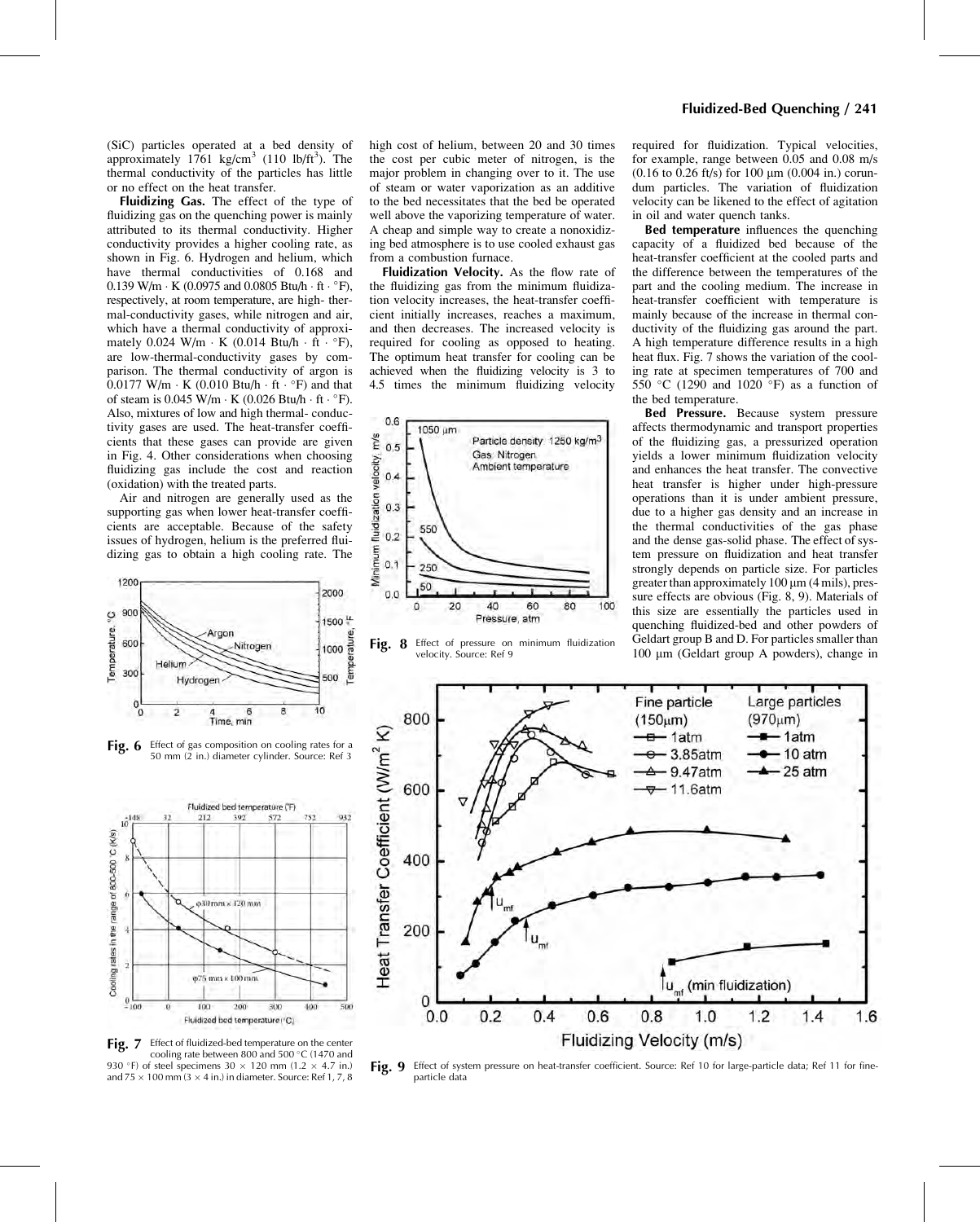#### 242 / Steel Quenching Fundamentals and Processes

pressure has no effect on minimum fluidization velocity (Fig. 8). High-pressure sealed quenching in a fluidized bed is capable of producing quench rates comparable to oil quenching.

Geometry of Parts and Their Configuration in a Bed. The effect of cooling rate on the shape of treated parts in fluidized beds is similar to that in other quenching media. The section size and the surface-area-to-volume ratio are essential as a single part is treated in a fluidized bed, whereas with loads comprised of several parts, the arrangement of the parts plays an important role, as shown in Fig. 10. In addition, a peculiar occurrence in quenching fluidized beds is the "shield" effect caused by deposition of the bed material on the upper surface of the treated parts and in cavities and holes (Fig. 10, 11), which adversely affects the uniformity of cooling and thus the uniformity of hardness developed. The particle shield acts like a thermal screen, hindering heat transfer. Fig. 12 shows the dependence of heat transfer on the orientation of the treated surface to the stream lines of gas and particles in a fluidized bed. To even out heat transfer between the sides and top face of a section, the workload should be continuously moved, rotated, or horizontally vibrated during cooling.

# Application of Fluidized-Bed **Quenching**

Fluidized-bed quenching provides a number of advantages relative to quenching in molten metal and molten salt baths and oil quenching:

- There are no toxic vapors and gases, compared to salt baths, and no fire and smoke associated with quenching oil.
- The parts contain no salt residues and require no posttreatment as needed with salt baths.



- $(a)$
- Fig. 10 Images of dense phase (light regions) and bubbles (dark regions) in Al<sub>2</sub>O<sub>3</sub> fluidized beds with (a) 30  $\times$ <br>On the contract of the contract of the contract of (b) 30 nm (1.2) in historial public at a fluidizing 30 mm (1.2  $\times$  1.2 in.) square-section parts and (b) 30 mm (1.2 in.) diameter cylinders at a fluidizing air velocity of 0.055 m/s (0.18 ft/s) (minimum fluidizing velocity = 0.021 m/s, or 0.069 ft/s)



Fig. 11 Effect of part arrangement and shade phenomenon on cooling conditions. (a) Abnormal arrangement. (b) Correct arrangement. (c) Shade phenomenon.



Fig. 12 Dependence of heat-transfer coefficient on the surface orientation of an 80 mm (3.2 in.) diameter by 30 mm (1.2 in.) long cylinder. Source: Ref 13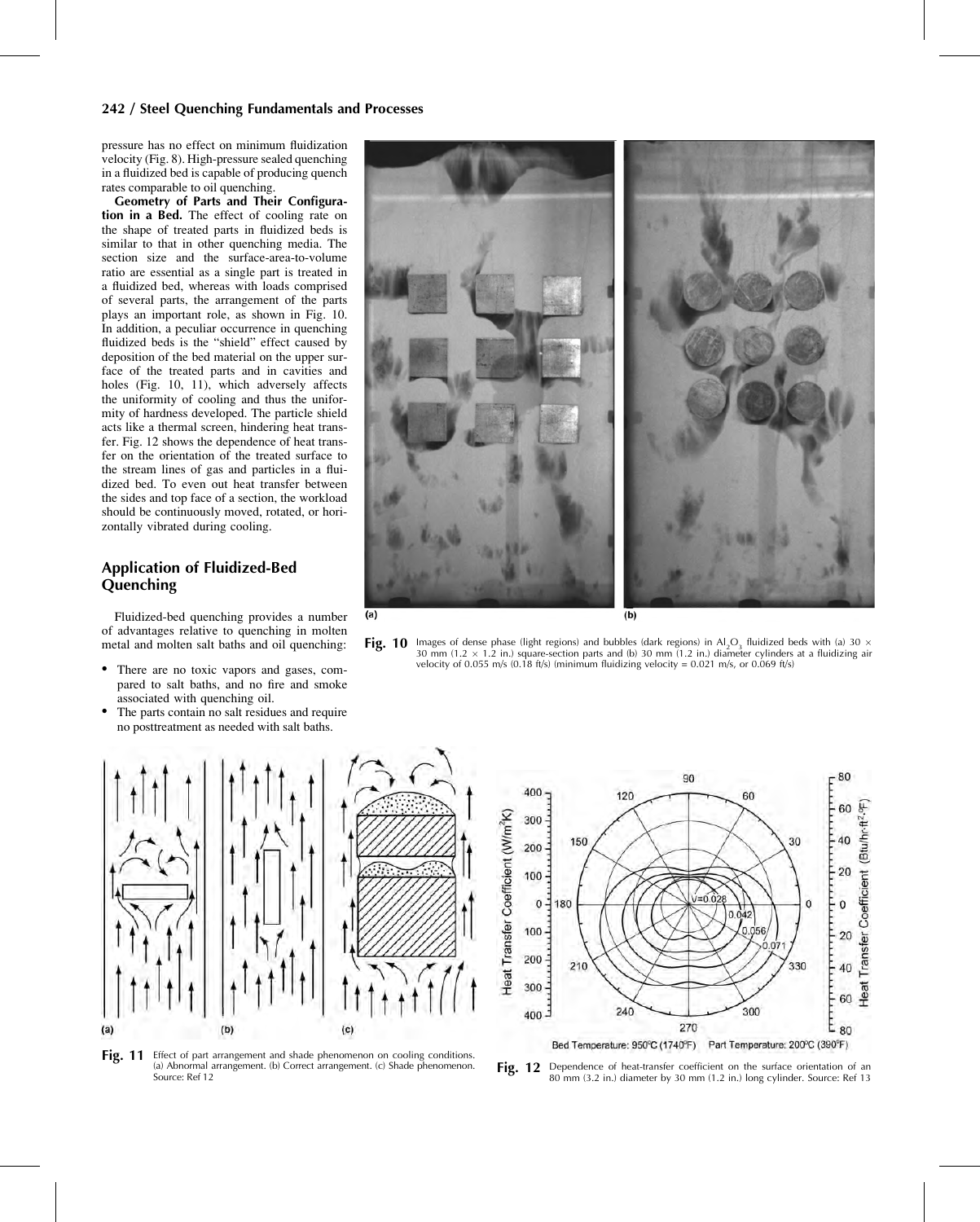- The melting operation that is necessary with salt baths is not needed, so the fluidized bed is continuously ready for use, and energy consumption is reduced.
- Unlike vaporizable liquid quench media such as oil and water, where boiling limits the quenching rate and adversely affects uniform quenching and causes distortion, fluidized-bed quenching does not vary through the quenching process.

The major barrier to the use of fluidized beds in quenching is that they exhibit a lower quenching power than salt baths. This may rule out fluidized-bed quenching for some applications due to part geometry or alloy quench sensitivity. Cost is another significant disadvantage when expensive fluidizing gases such as helium are used and not recycled.

In addition to the aforementioned advantages, there are two important features that fluidizedbed quenching possesses. The heat-transfer coefficient can be adjusted over a wide range, because of the rapid change of gases and the flow rate of the gas within the bed. The fluidized bed can operate at any low temperature, and differenttemperature quenching processes can work together. Therefore, in cases where hardness values in fluidized-bed quenching are slightly lower than those of the other quenchants, higher hardness can be obtained by slightly decreasing the fluidized-bed temperature. These, to some extent, compensate its major drawback of low cooling rate compared to salt baths.

#### Fluidized-Bed Quenching Processes

Fluidized-bed quenching can be used for many grades of tool and alloy steels, and its potential for use in other applications continues to increase. It is possible for hydrogen or helium fluidized-bed cooling to replace oil quenching in a large number of applications. In heating operations and in marquenching and martempering, helium and hydrogen fluidized beds are good substitutes for salt baths in some situations. If correctly controlled, fluidized-bed quenching can replace high-pressure quenching in a vacuum furnace. Fluidized-bed quenching is also used to accelerate cooling after tempering or to heat treat aluminum alloys.

Fluidized beds can be operated in batch model for general quenching applications and in continuous model for various types of wire, tube, and strip quenching.

Conventional Batch Quenching. Fluidizedbed quenching is performed in a conventional manner, where one carrying gas is used and the treated parts stay in the fluidized bed through the cooling cycle. Low-temperature quenching of air-hardening tool steels, for example, is a typical application. The process requires that the quench rate must be severe enough to effect full metallurgical transformation of thick sections while not causing severe distortion or cracking. The quenching powers



Fig. 13 Cooling curves for fluidized-bed quenching of a 430 kg (946 lb) H13 hot-work steel die casting tool. T/C, thermocouple. Source Ref 3



**Fig. 14** Three-zone fluidized-bed arrangement and quench-temperature ranges. Source Ref 12